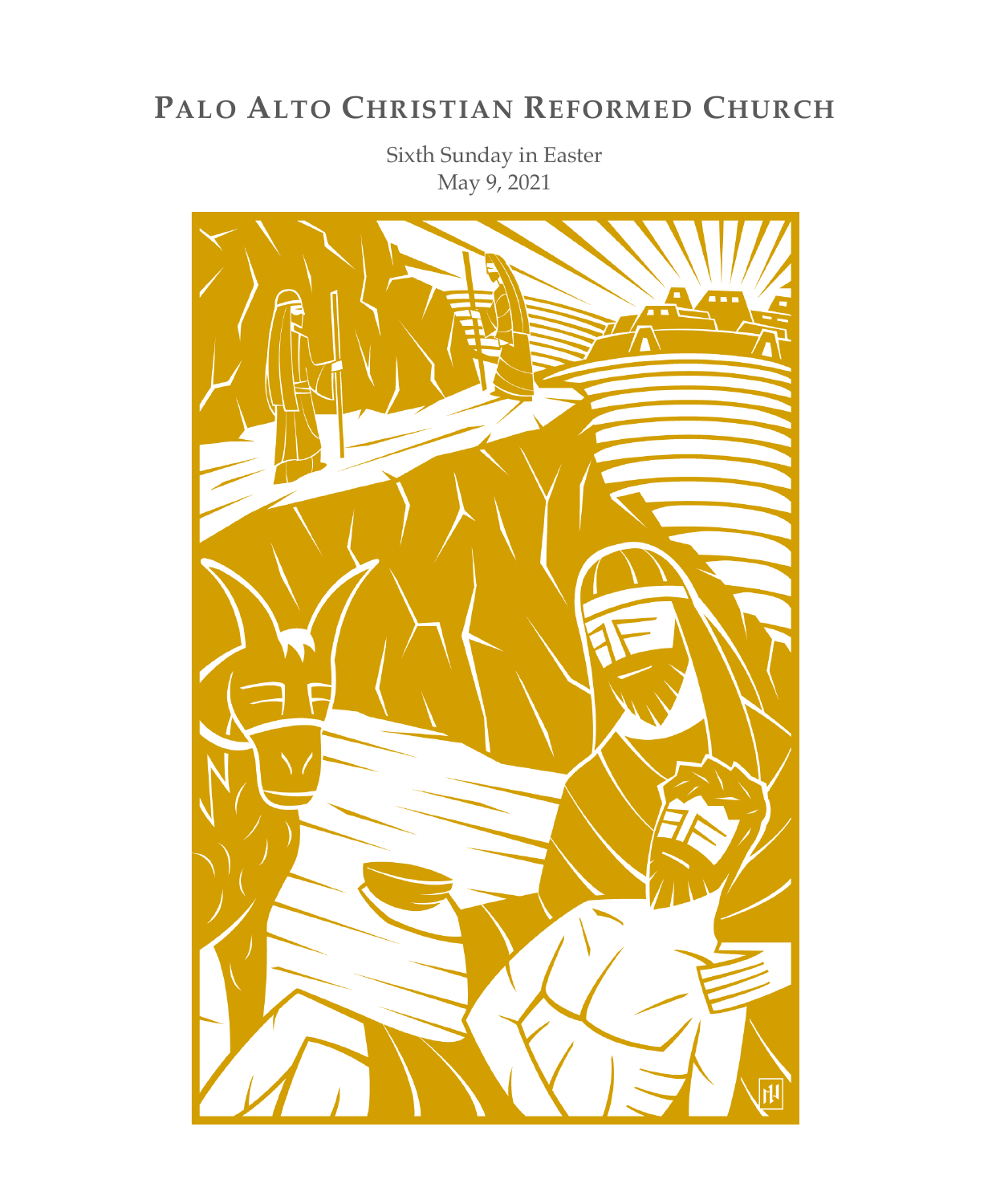# **Gathering: God's People Together**

# PRELUDE

## WELCOME & ANNOUNCEMENTS

# CALL TO WORSHIP Psalm 145:1-9, ESV

*I will extol you, my God and King, and bless your name forever and ever.* **Every day I will bless you and praise your name forever and ever.** *Great is the LORD, and greatly to be praised,* **and his greatness is unsearchable.** *One generation shall commend your works to another,* **and shall declare your mighty acts.** *On the glorious splendor of your majesty,* **and on your wondrous works, I will meditate.** *They shall speak of the might of your awesome deeds,* **and I will declare your greatness.** *They shall pour forth the fame of your abundant goodness* **and shall sing aloud of your righteousness.** *The LORD is gracious and merciful, slow to anger and abounding in steadfast love.* **The LORD is good to all, and his mercy is over all that he has made.**

## OPENING PRAYER

*Lord God, truly the marks of your measureless mercy meet our eyes at every turn. They meet us where your creation gleams with your glory in the rising of the sun and the distant light of the stars. They meet us in Christly acts of compassion and love, in healing and in comfort, in forgiveness and reconciliation,*

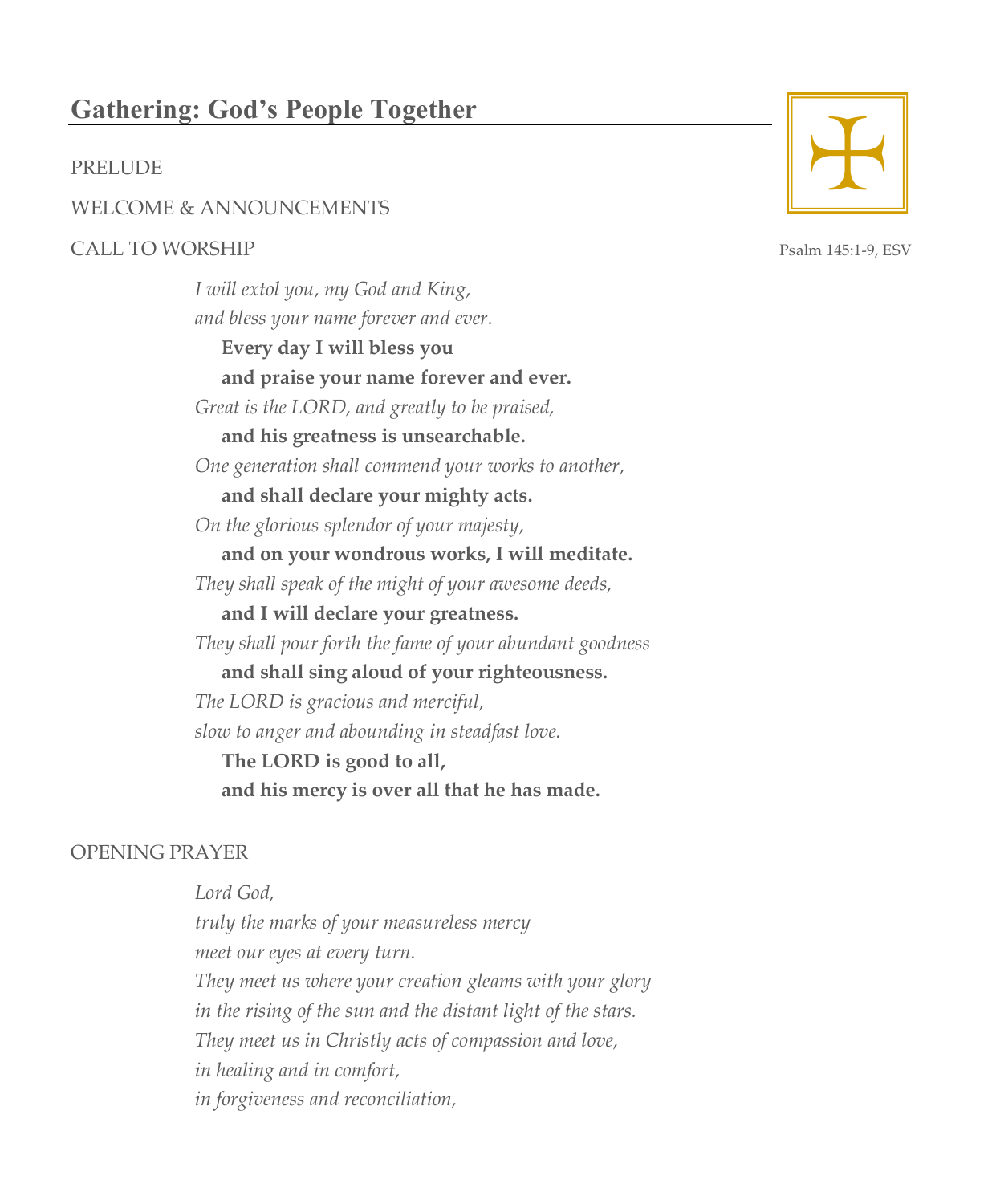*providence and provision, the birth of new life and the maturing of godly wisdom. For this unmerited mercy we thank you, O God. May you transform our hearts and minds to be more like you as we worship you today. In Christ's name we pray,* **Amen.**

HYMN (#575) *Praise to the Lord, the Almighty*

Praise to the Lord, the Almighty, the King of creation! O my soul, praise him, for he is your health and salvation! Come, all who hear; brothers and sisters draw near; praise him in glad adoration!

Praise to the Lord, who o'er all things is wondrously reigning, shelt'ring you under his wings, oh, so gently sustaining: Have you not seen all that is needful has been sent by his gracious ordaining?

Praise to the Lord, who doth prosper your work and defend you; surely his goodness and mercy shall daily attend you. Ponder anew what the Almighty can do, as with his love he befriends you.

Praise to the Lord! Oh let all that is in me adore him! All that has life and breath, come now with praises before Him! Let the Amen sound from his people again. Gladly forever adore him!

# **Renewal: Washed by God's Grace**



## CALL TO CONFESSION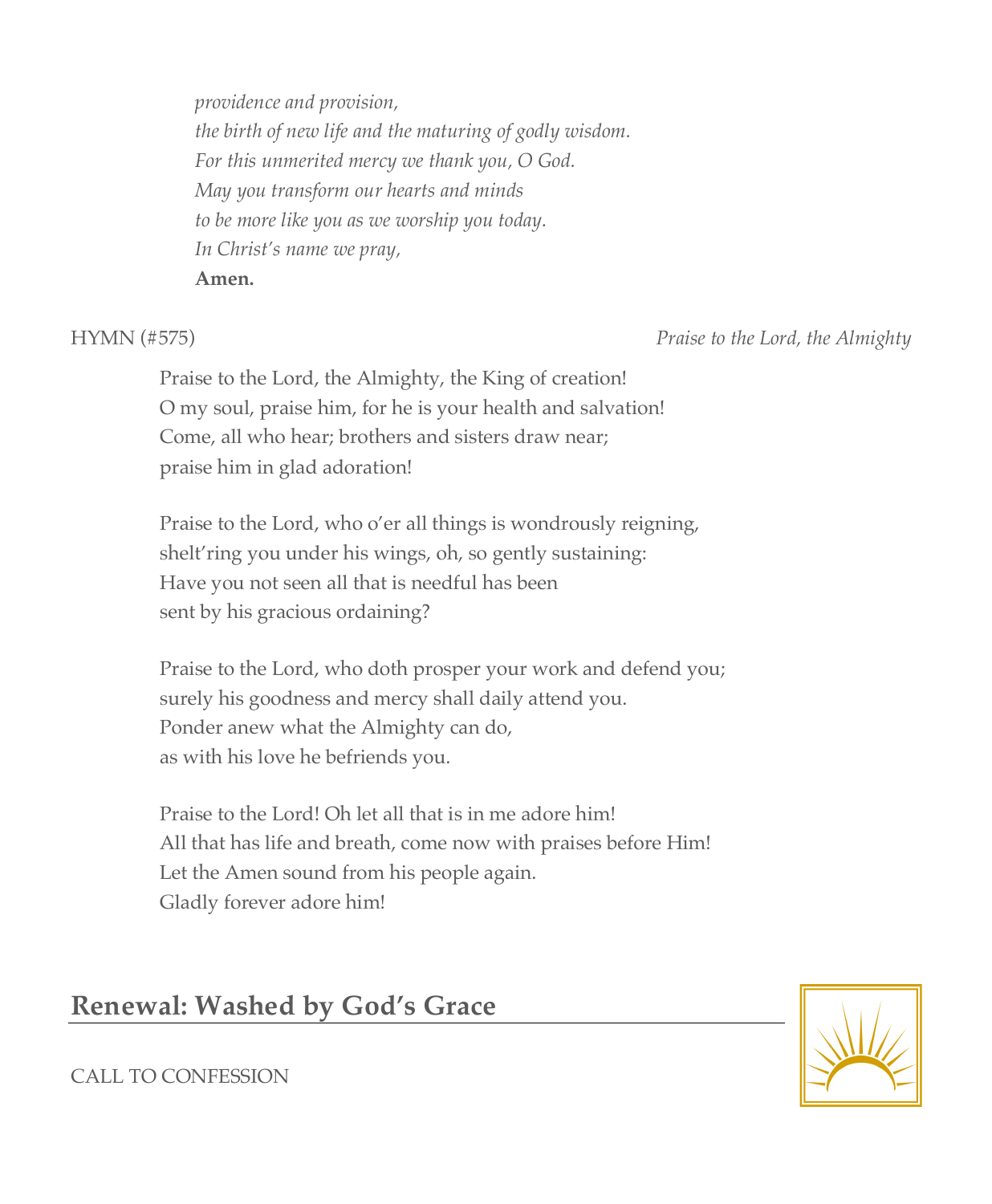## PRAYER OF CONFESSION

*Heavenly Father, being a child of parents and being a parent of children is a tough job. As we come before you, we confess that we have not always loved our parents as they deserved.* **Sometimes we rebelled against them. Sometimes we fought with them. Sometimes we dishonored them with our behavior.** *We also confess that as parents we have not always given our children what they deserved.* **Sometimes we were not there for them when they needed us. Sometimes we didn't spend enough time helping them or guiding them. Sometimes we didn't take their words and feelings very seriously.** *We confess before you, heavenly Father, our failures as children and as parents.* **Please forgive our sins and fill us with your Holy Spirit and your wisdom so that we can do better at being parents and children. We ask this in the name of Jesus. Amen.**

## HYMN (254 in Psalter Hymnal) *Remember Not, O God*

Remember not, O God, the sins of long ago; in tender mercy visit us, distressed and humbled low.

O Lord, our Savior, help, and glorify your name; deliver us from all our sins and take away our shame.

Then, safe within your fold, we will exalt your name; our thankful hearts with songs of joy your goodness will proclaim.

## ASSURANCE AND GRATITUDE from Psalm 103

*Our assurance of pardon comes to us from the prophet Isaiah who wrote: "Can a woman forget her nursing child, or show no compassion for the child of her womb? … As a mother comforts her child, so will I comfort you, says the Lord." This comfort finds its deepest*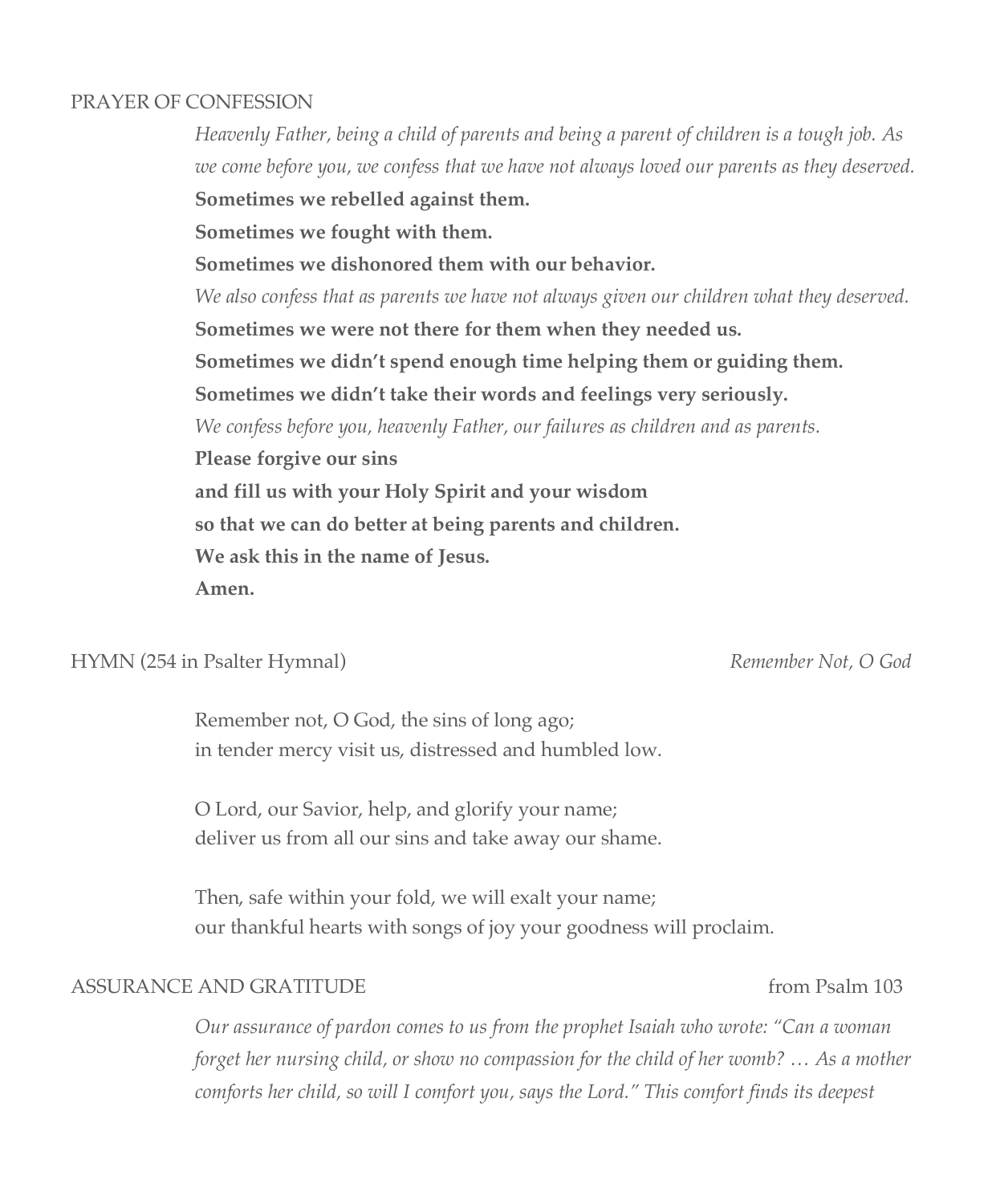*fulfillment in the forgiveness of sins Jesus provides. Know that in Jesus Christ, your sins are forgiven and you are given life in his name.* 

**Praise be to him!**

GOD'S WILL FOR OUR LIVES **Example 2008** Ephesians 5:1-2

OFFERING ANNOUNCEMENT Landon Sterk



**Word: God Speaks, We Respond**

CONGREGATIONAL PRAYER

O Word of God incarnate, O Wisdom from on high, O Truth unchanged, unchanging, O Light of our dark sky: we praise you for the radiance that from the Scripture's page, a lantern to our footsteps, shines on from age to age.

The church from you, dear Master, received this gift divine; and still the light is lifted o'er all the earth to shine. It is the chart and compass that all life's voyage through, mid mists and rocks and quicksands, still guides, O Christ to you.

O make your church, dear Savior, a lamp of burnished gold to bear before the nations your true light as of old O teach your wandering pilgrims by this their path to trace till, clouds and darkness ended, we see you face to face.

# PRAYER OF ILLUMINATION

*O gracious God and most merciful Father, true understanding of your holy Word helps us to grow*

# HYMN (757) *O Word of God Incarnate*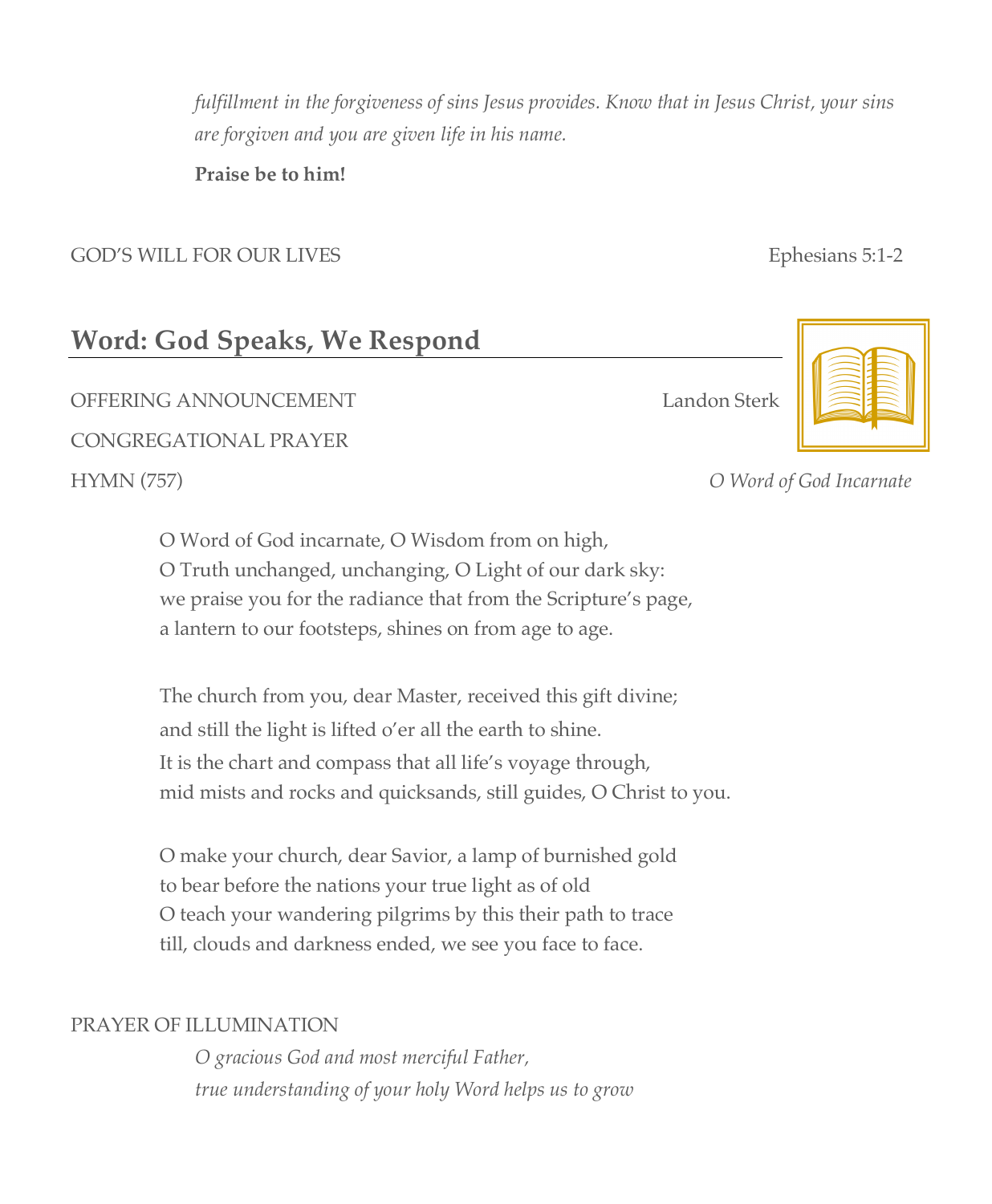*into the fulness of the salvation you so freely offer in Christ. Grant to all of us that our hearts, being freed from worldly affairs, may hear and grasp your holy Word with all diligence and faith, that we may rightly understand your gracious will, cherish it, and live by it with all earnestness, to your praise and honor. Through Christ our Lord,* **Amen.**

# SERMON **The Beatitudes: Blessed are the Merciful**

Matthew 5:1-7

### HYMN (#689) *There's a Wideness in God's Mercy*

There's a wideness in God's mercy, like the wideness of the sea; there's a kindness in God's justice, which is more than liberty. There is no place where earth's sorrows are more felt than up in heaven; there is no place where earth's failings have such kindly judgment given.

For the love of God is broader than the measures of the mind; and the heart of the eternal is most wonderfully kind. Make our love, O God, more faithful, let us take you at your word, and our lives will be thanksgiving for the goodness of the Lord.

# **Sending: God Goes with Us**

# SENDING PRAYER based on Jude 20-23



*Father in Heaven, may we now follow your exhortation to us to build ourselves up in the most holy faith, praying in the Holy Spirit, and keeping ourselves in the love of God. May we wait for the mercy of our Lord Jesus Christ that leads to eternal life, showing mercy to our neighbors with godly fear.*